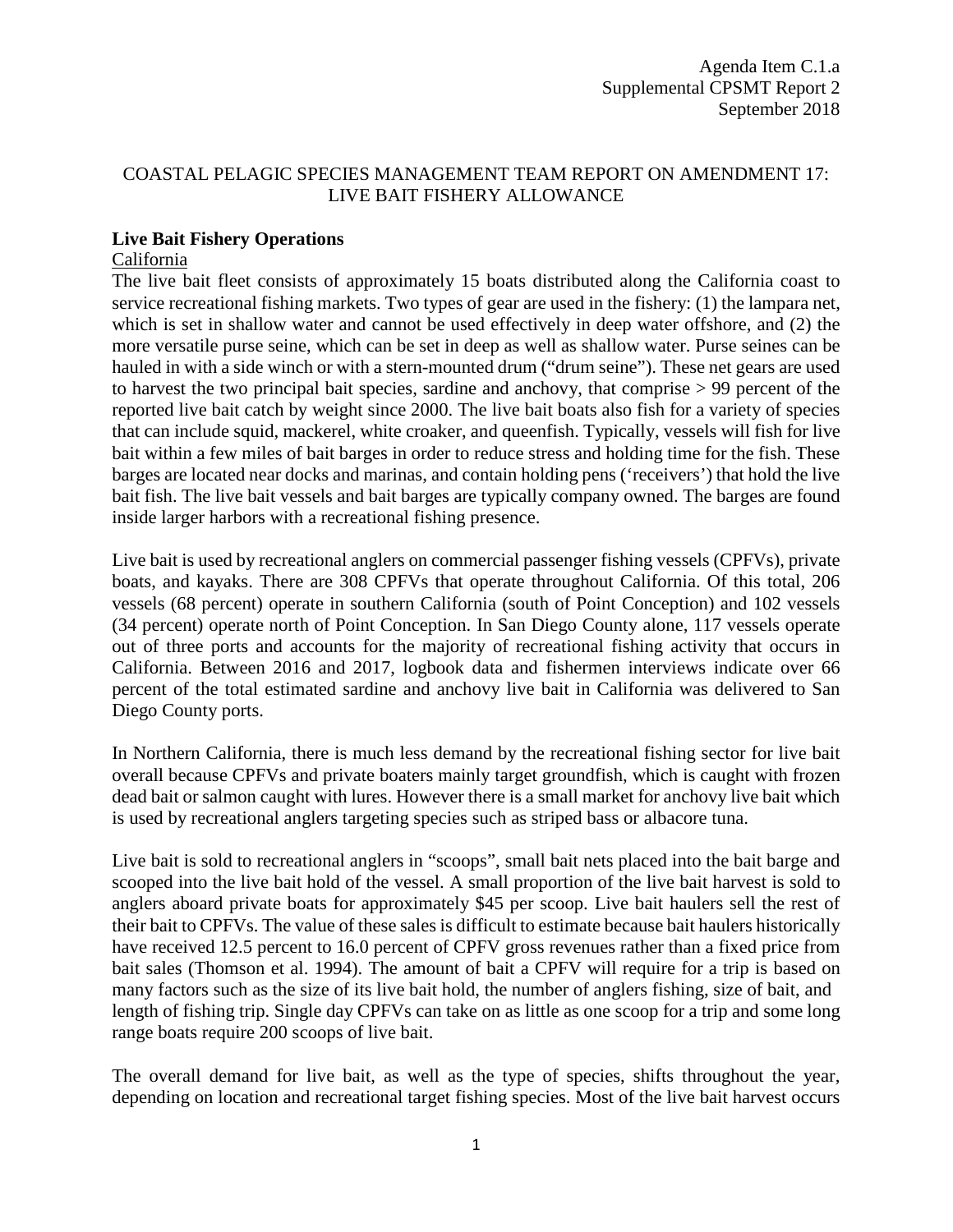from June to September when recreational fishing is at its peak. During this time, live bait fishing vessels may fish several times during the week to keep up with demand with the larger vessels typically catching no more than five metric tons (mt) per trip. For the rest of the year, when demand drops, most live bait haulers reduce their trips or cease completely. In the summer, with warmer water target species (e.g., tunas), smaller sardines may be preferred as live bait for multi-day trips or partial day trips. Long-range trips on CPFVs, which usually run out of San Diego into Mexico during this peak season, may last up to 16 days and typically use sardines because they are hardier and can survive for extended periods in a bait tank. Anchovies may be used for day trips or be more desirable by target species commonly encountered within cooler ocean temperature earlier in the season (e.g., rockfish). The live bait fishery targets pure loads of either species because that is how the live bait is sold and stored at the bait barges and post-catch sorting is not possible.

The Southern California recreational fishery is part of an extremely valuable statewide fishery generating over \$1.2 billion in value added impact to California in 2015 (NMFS 2017). Since 2000, the live bait fishery in California has averaged an annual total catch of approximately 3,000 mt per year, of which 75 percent is sardine (CDFW Logbook data). Anglers often check fishing reports and will plan trips based on catch by species, which can be strongly affected by available bait species. Therefore, the appeal of recreational fishing trips from looking at reported CPFV catch can be adversely affected by an inconsistent supply of varied bait species. A reliable and varied supply of live bait is an essential component of this fishery.

A couple months out of the year, commercial vessels will buy anchovies from live bait barges. The albacore fleet will troll for albacore and once a school of albacore is located, will use live anchovies as chum to attract the albacore closer to the vessel. Once the albacore is near the vessel, the crew will use baited hooks, sometimes with live bait to catch the albacore. Recreational anglers also use anchovies during albacore fishing season, but not widely because trolling and lures are more effective. However, if provided the option, recreational anglers will use live bait.

### Oregon

In state waters, fishing for CPS to use as live bait is minimal. Commercial vessels, such as the albacore fleet, are allowed to catch anchovy for use as live bait on their vessel. This fishery is allowed in coastal Oregon waters and selected inland waters. For inland waters, it is allowed in four bays during July 1 to October 31 and year round at the mouth of the Columbia River. This activity is required to be reported in logbooks and none has been reported. Also, vessels are required to notify Oregon State Police in advance of fishing for anchovy in the four inland bays, and none have done so. A small commercial beach seine operation allowed only in the Umpqua River estuary harvests CPS and other species for bait for recreational anglers. Most are sold as dead bait, but some are sold alive, with total bait harvest reported on fish tickets. Since 2011, the only CPS landed and sold by the beach seine fishery are sardines with annual landings less than 0.6 mt.

### Washington

Northern anchovy support important live bait fisheries on the Washington Coast (including the ocean, lower Columbia River, Grays Harbor and Willapa Bay). Distinguished by gear type, fisheries for anchovy include a lampara gear fishery and a seine gear fishery. The lampara-gear fishery is primarily comprised of albacore tuna fishermen that catch and hold anchovy in onboard live wells to meet their own bait needs. The purse seine fishery harvests and holds live bait in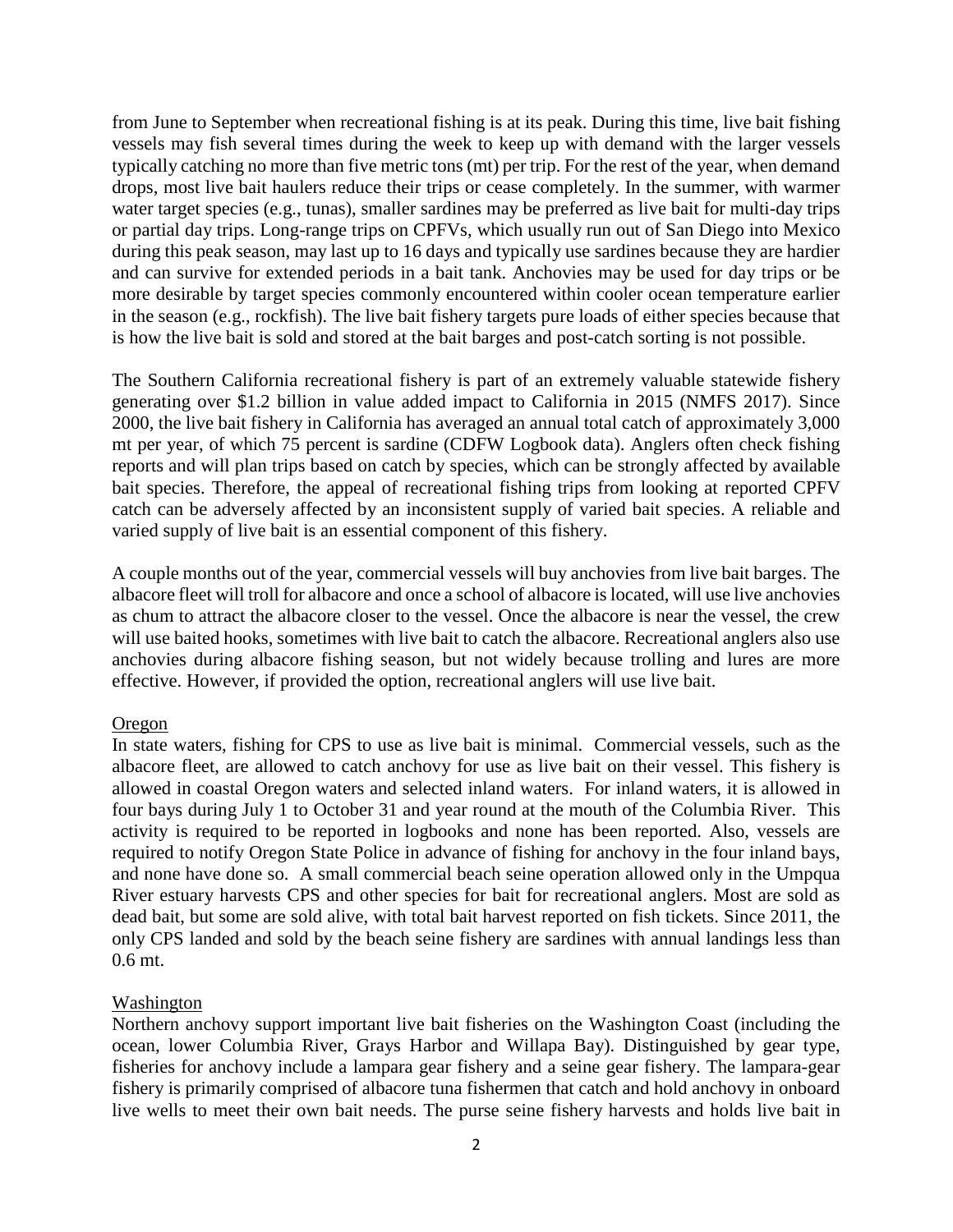dockside net pens for retail sale to recreational and commercial fishermen, primarily participants in the albacore tuna fishery, and processes some fish as packaged bait. Baitfish fishing is permitted in Federal waters (3-200 miles), inside three miles (state waters) on the southern Washington coast, as well as within the estuaries of Grays Harbor and Willapa Bay, and in the lower Columbia River. In recent years most harvest has occurred in state waters.

Other forage fish species (e.g. sardine, herring) are limited to incidental catch by purse seine gear and have species specific per landing allowances. Since quality is paramount in the live bait fishery, fishermen avoid encountering non-forage fish species; any that are encountered are released quickly. To protect out-migrating salmon, regulations include seasonal closures of Grays Harbor and Willapa Bay. Herring may be targeted using lampara gear.

Except for herring which is under a license limitation program, participation in other Washington bait fisheries is not limited. About two dozen baitfish-lampara gear licenses and two or three baitfish-purse seine licenses are issued annually.

### **Catch History**

### California

Levels of live bait catch of sardine and anchovy since 1967 have varied inversely (Table 1). Trends in bait catch have as much to do with preferences in the market as with abundance or availability. The sardine live bait fishery has also operated under specific quotas, ranging from 83 mt to 1,810 mt for years 1984 – 1993. Since 2000, the total catch level of all species by the live bait fishery in California has been fairly consistent, averaging approximately 3,000 mt per year. The species composition over that time frame has varied somewhat, likely associated with the regional availability or abundance levels of either sardine or anchovy. The dominant species caught has been Pacific sardine which was 75 percent of the total catch over that time (CDFW Logbook data). This relative consistency in total live bait catch has also occurred over a time period (since 2008) when the large-scale directed commercial fishery for sardine has been either severely restricted or completely prohibited, while directed live bait fishing has been allowed. The directed large-scale commercial sardine fishery has been closed since July 2015 and between 2008 and 2014 there were five years when the commercial fishery was closed to directed fishing approximately half of the year or more, while live bait directed fishing was allowed to continue over this time period.

### Washington

Total landings of anchovy in the bait fishery have averaged 190 metric tons since 2000. This average reflects all fish landed regardless of whether the fish were sold or used as live bait or packaged.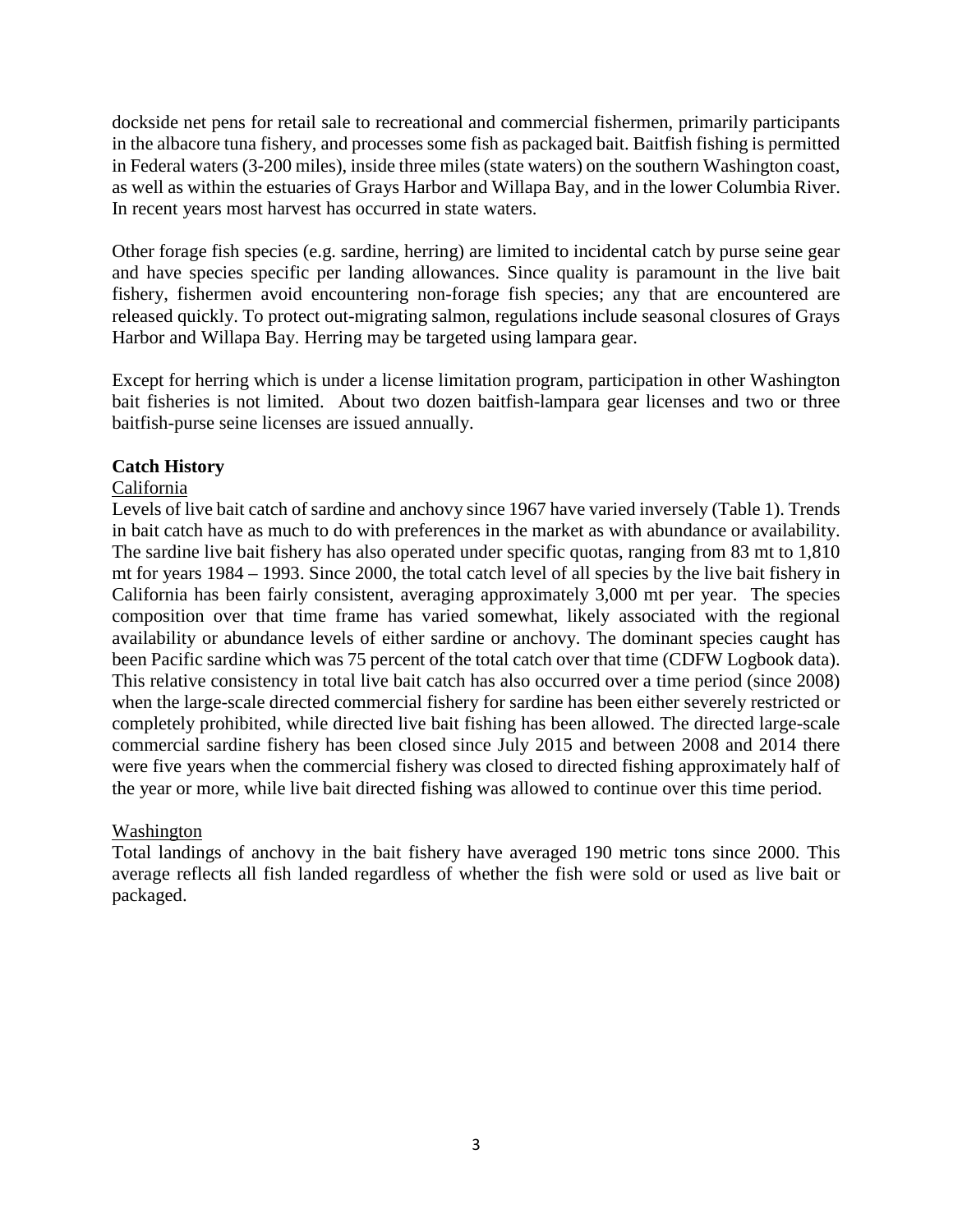| Year | Sardine         | Anchovy |
|------|-----------------|---------|
| 1967 | 0               | 4,898   |
| 1968 | 0               | 6,644   |
| 1969 | 0               | 4,891   |
| 1970 | ō               | 5,543   |
| 1971 | 0               | 5,794   |
| 1972 | 0               | 5,307   |
| 1973 | 0               | 5,639   |
| 1974 | 0               | 5,126   |
| 1975 | ō               | 5,577   |
| 1976 | 0               | 6,202   |
| 1977 | 0               | 6,410   |
| 1978 | 107             | 6,013   |
| 1979 | 0               | 5,364   |
| 1980 | $\overline{12}$ | 4,921   |
| 1981 | 6               | 4,698   |
| 1982 | 38              | 6,978   |
| 1983 | 193             | 4,187   |
| 1984 | 53              | 4,397   |
| 1985 | $\overline{11}$ | 3,775   |
| 1986 | 17              | 3,956   |
| 1987 | 216             | 3,572   |
| 1988 | 50              | 4,189   |
| 1989 | 100             | 4,594   |
| 1990 | 543             | 4,842   |
| 1991 | 272             | 5,039   |
| 1992 | 1,807           | 2,572   |

| Table 1. Estimates of Pacific sardine and Northern anchovy live bait harvest in California from |
|-------------------------------------------------------------------------------------------------|
| submitted logbooks. Data for 1939-1992 from Thomson et al. (1994), and 1993-2017 from CDFW      |
| live bait logs. Values are in metric tons with the assumption that $1$ scoop = 12.5 lbs.        |
|                                                                                                 |

| Year | <b>Sardine</b> | Anchovy |
|------|----------------|---------|
| 1993 | 1,756          | 2,670   |
| 1994 | 1,506          | 2,076   |
| 1995 | 2,055          | 1,278   |
| 1996 | 1,801          | 703     |
| 1997 | 2,344          | 1,077   |
| 1998 | 2,037          | 304     |
| 1999 | 2,411          | 453     |
| 2000 | 1,997          | 1,410   |
| 2001 | 1,226          | 1,347   |
| 2002 | 1,767          | 1,012   |
| 2003 | 3,128          | 978     |
| 2004 | 3,900          | 192     |
| 2005 | 2,776          | 1,519   |
| 2006 | 3,561          | 522     |
| 2007 | 3,395          | 708     |
| 2008 | 2,989          | 723     |
| 2009 | 2,820          | 833     |
| 2010 | 2,249          | 704     |
| 2011 | 2,057          | 1,045   |
| 2012 | 2,497          | 350     |
| 2013 | 1,849          | 745     |
| 2014 | 1,562          | 1,142   |
| 2015 | 1,996          | 723     |
| 2016 | 1,208          | 266     |
| 2017 | 1,465          | 155     |

## **Catch Reporting**

#### California

A live bait logbook program began in 1939 with logs submitted by live bait fishermen on a voluntary basis (Maxwell 1974). Following the collapse of the sardine fishery in the early 1950s, the state of California implemented a moratorium on directed commercial sardine fishing in 1967. Beginning in the late 1970s, live bait and mackerel fishermen, as well as fish surveys, in Southern California began seeing more sardine. In 1984, AB 3403 established a 75-short ton (st) live bait quota for sardine under a revocable permit and a requirement for live bait fishermen to submit logbooks. The moratorium on commercial directed sardine fishing was lifted in 1986 with a quota set at 1,000 st (live bait quota set at 150 st).

A requirement for sardine live bait to be reported on logbooks was placed in state regulations in 1989, but the code under which authority this requirement operated was repealed in 2000,